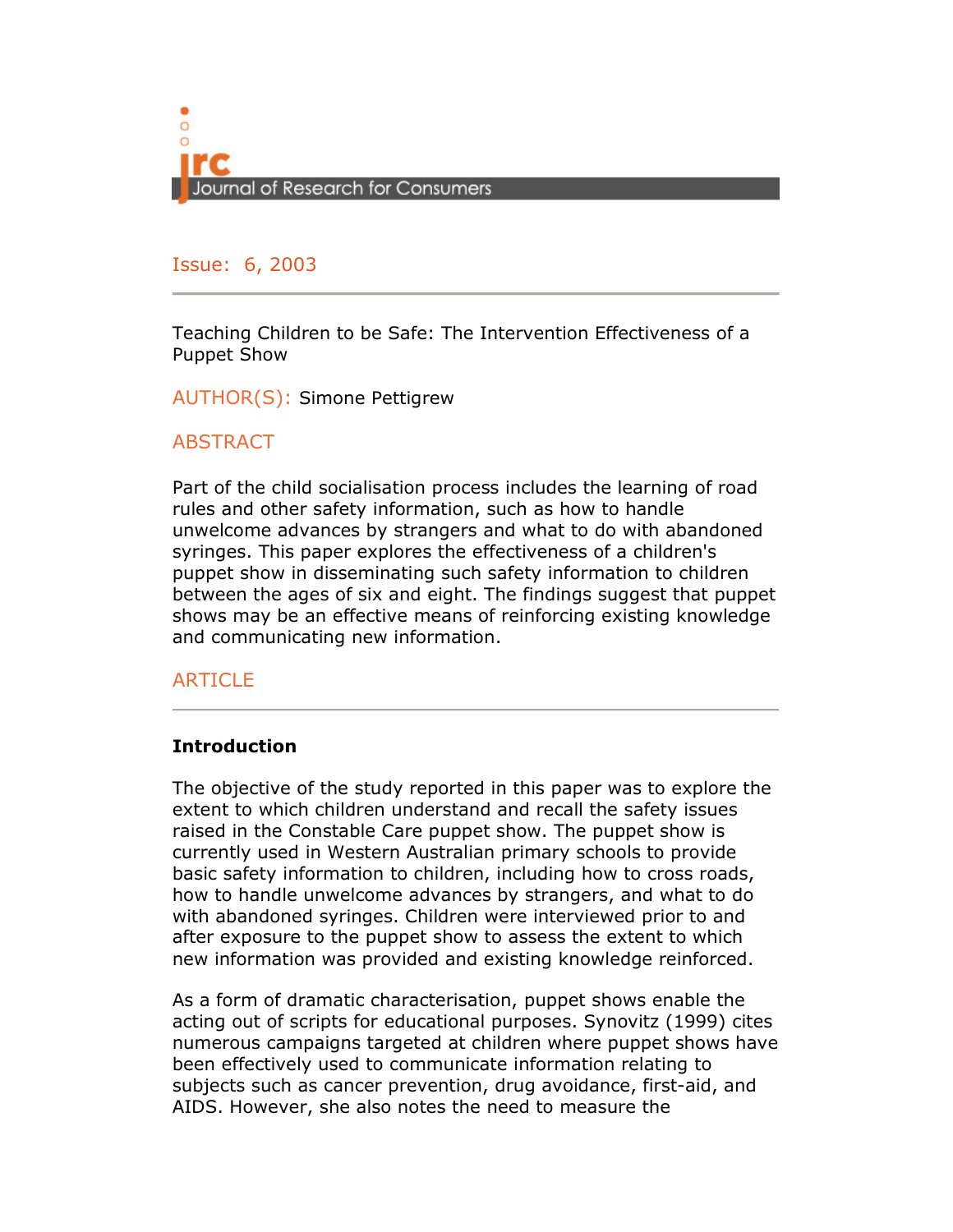effectiveness of puppetry as a form of communication in terms of pre- and post-levels of knowledge among the target children. This study begins to address this need in the Australian context through an examination of the ability of the Constable Care puppet show to impart safety information to children between six and eight years of age.

The Constable Care puppet show is directed at primary school aged children. The story told in the puppet show involves a young boy and girl who go out riding on their bicycles to the local park. There they are approached by a stranger who proceeds to attempt to lure them into his car by offering sweets. The children demonstrate the appropriate evasion strategies to escape the stranger, and Constable Care (a fictional police character used to provide a childfriendly face to the Western Australian police force) arrives in time to protect the children and to take the stranger away. At the conclusion of the performance, the puppeteers come out and speak to the children. They ask questions designed to reinforce the information imparted during the show, and they raise additional points such as appropriate ways to deal with an abandoned syringe. Both humour and fear are effectively used throughout the show to entertain the children and deliver important safety messages.

#### Methodology

In this study, primary school children between the ages six and eight were interviewed in groups after being exposed to the Constable Care puppet show. A first round of interviews was conducted two weeks after exposure, and a second round of interviews with different children from the same school was conducted four months after exposure. Different students attended the two weeks and four months interviews to prevent the reinforcement of the campaign messages during the first round of interviews from influencing the results of the second round. The objective was to assess the children's retention of the safety information soon after and some time after exposure to the puppet show. To compare their safety knowledge levels to those of children who had not been exposed to the puppet show, interviews were also conducted with children of similar demographic profiles who attended schools where the puppet show had not yet been introduced. The questions asked were designed to assess the children's awareness of the safety knowledge that is imparted in the Constable Care puppet show, namely the need to: (1) avoid abandoned syringes; (2) advise parents/carers before going outside to play; (3) look and listen before crossing the road; (4) avoid strangers; (5) dismount bicycles before crossing the road; (6)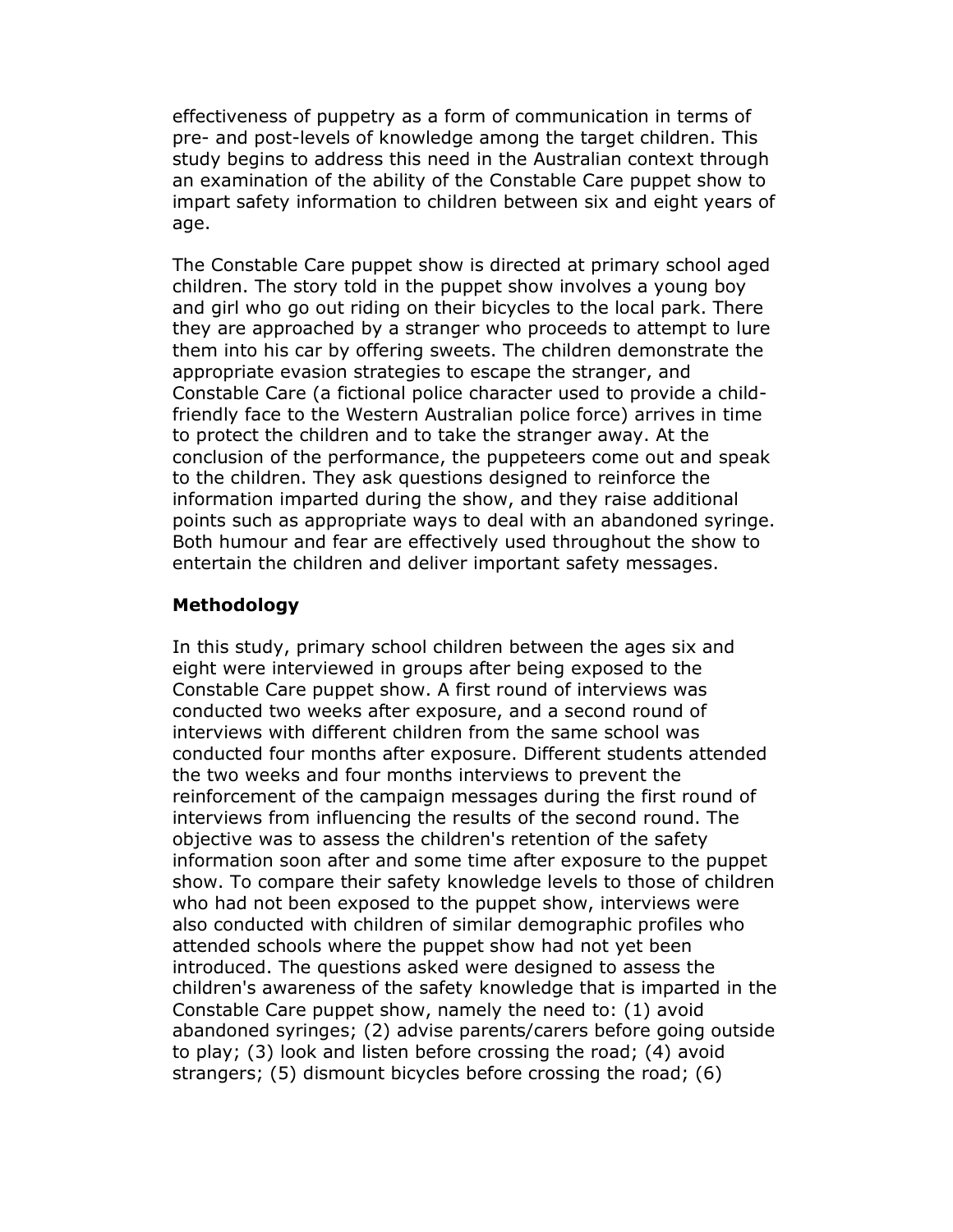maintain bicycles by checking tyres, brakes, and bells; and (7) wear a bicycle helmet.

In total, 58 students were interviewed in groups of children of the same age. The size and composition of the interview groups were determined by the availability of students in terms of the return of permission slips signed by parents/guardians and the attendance of these children on the day on which the group interviews were run. Fifteen children were interviewed in two separate groups for the interviews conducted after two weeks, and 11 children were interviewed in two groups for interviews conducted after four months. A further 32 children in the same age bracket were interviewed in three groups at a different school where the puppet show had not yet been performed. This second school was located in a neighbouring suburb that shared a very similar demographic profile to the suburb in which the first school was located. One of the limitations of this study is that both schools were in relatively affluent areas, and it has been noted that those with higher socioeconomic profiles tend to assimilate health information more rapidly.

The interviewing method was group interviews as opposed to focus groups, as the children involved were too young to be able to engage productively in interaction with each other during the interviews. Efforts were made to minimise the mimicking of others by encouraging the children to state if they were unsure of the appropriate response and giving them time to think of their own answers before asking the group for a response. All the group interviews ran for approximately 20 minutes. This was adequate time to cover the relevant material, and it was apparent that by the end of this time the students' attention spans were close to exhaustion. This was more notable among the boys than the girls.

## Findings

Students interviewed two weeks after exposure had a firm grasp of most of the information areas covered in the puppet show. In particular, they were very aware of the need to ignore strangers, to wear a bicycle helmet, and to notify an adult before going outside to play. However, the level of detail recalled differed by age group. Younger children, for example, were aware of the need to avoid strangers but they did not appear to recall the strategy of moving to a populated area to increase their safety. Both older and younger children had difficulty remembering the parts of a bicycle that require maintenance, although when some assistance was provided older children were able to remember more quickly and completely than were younger children. The need to provide prompts more frequently for younger children than for older children is consistent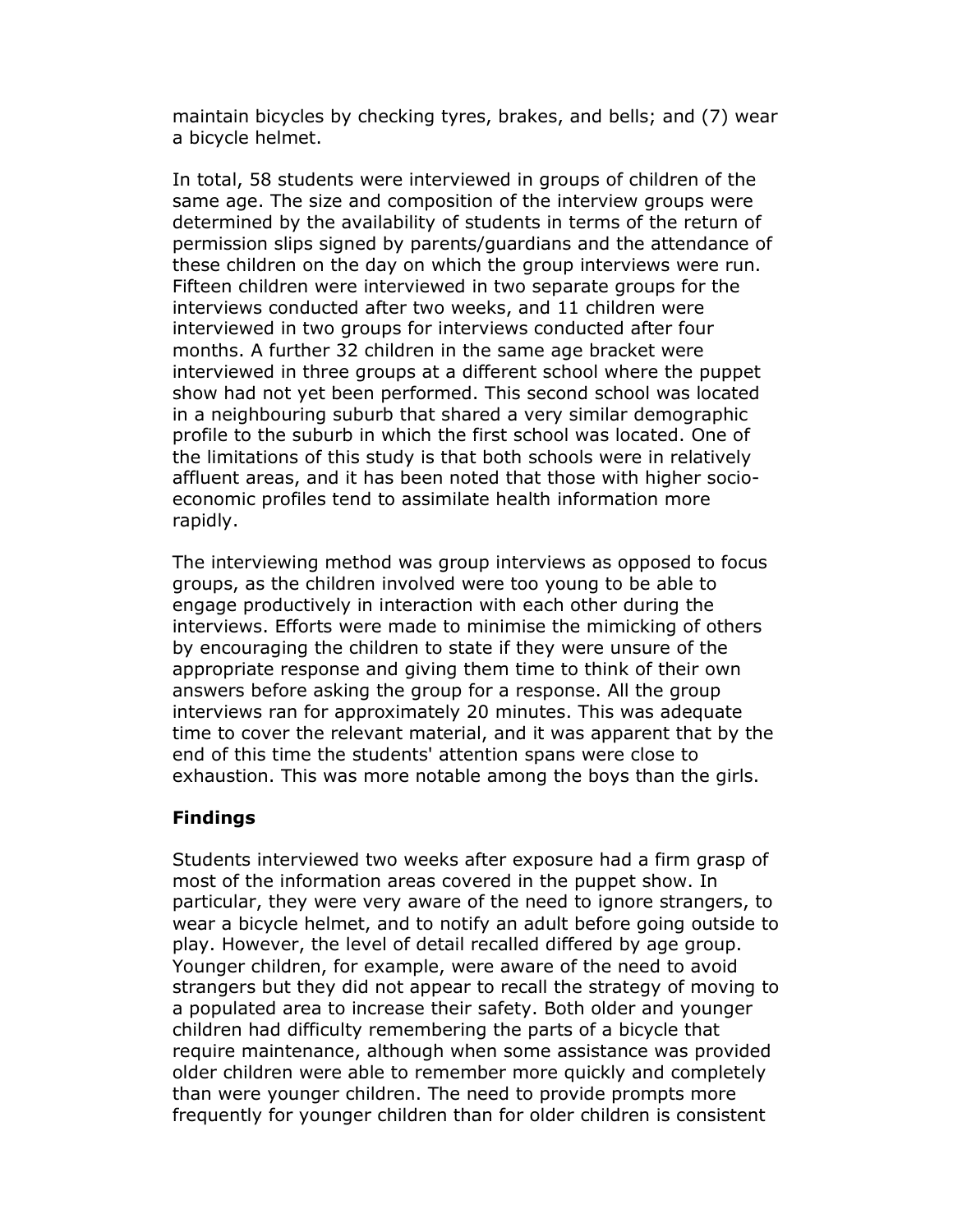with past research that has found that the younger the respondent and the longer ago the event, the more prompts are required to enhance recall. The differences between older and younger children were more apparent at the four month interviews. While most of the basic information had been well retained by both younger and older students, the younger students had considerably more difficulty recalling the need to listen for traffic before crossing the road than they had in the previous round of interviews. However, even the younger members of the second round of interview groups had a better understanding of the need to listen than older, unexposed students.

Some students demonstrated an integration of previously-learned information with the information content of the puppet show in their responses. For example, some of the students said that the appropriate way to cross the road was to stop in the centre before proceeding to the other side. This detail was not part of the instructions given during the puppet show, although it was sometimes remembered as such.

There were several significant differences in knowledge levels between those students who had been exposed to the puppet show and those who had not. Generally, the students who had been exposed to the puppet show were less hesitant and more uniform in their responses. Even where the unexposed students possessed the relevant knowledge (e.g., avoiding strangers and the need to look both ways before crossing the road), they did not appear as confident in their responses as those students who had seen the show. The unexposed students found the task of nominating the parts of bicycle that require maintenance extremely difficult, and began listing off every part of a bicycle that they could think of, including the seat and handle bars. It appears that this information is not common knowledge, and constitutes new information provided by the puppet show. However, it was on the issue of abandoned syringes that the greatest difference was apparent between exposed and unexposed students' responses. All exposed groups knew that they were never to touch an abandoned syringe, and that they were to notify an adult immediately. By comparison, the six and seven year old unexposed students offered a mixture of solutions. While most said that the syringe should be avoided, others suggested picking it up, throwing it in the bin, and kicking it away. By eight years of age, however, all the students interviewed (exposed and unexposed) knew they should not touch an abandoned syringe under any circumstances. A further piece of new information for some students provided by the puppet show was the need to check the traffic three times (i.e., look, right, left, and then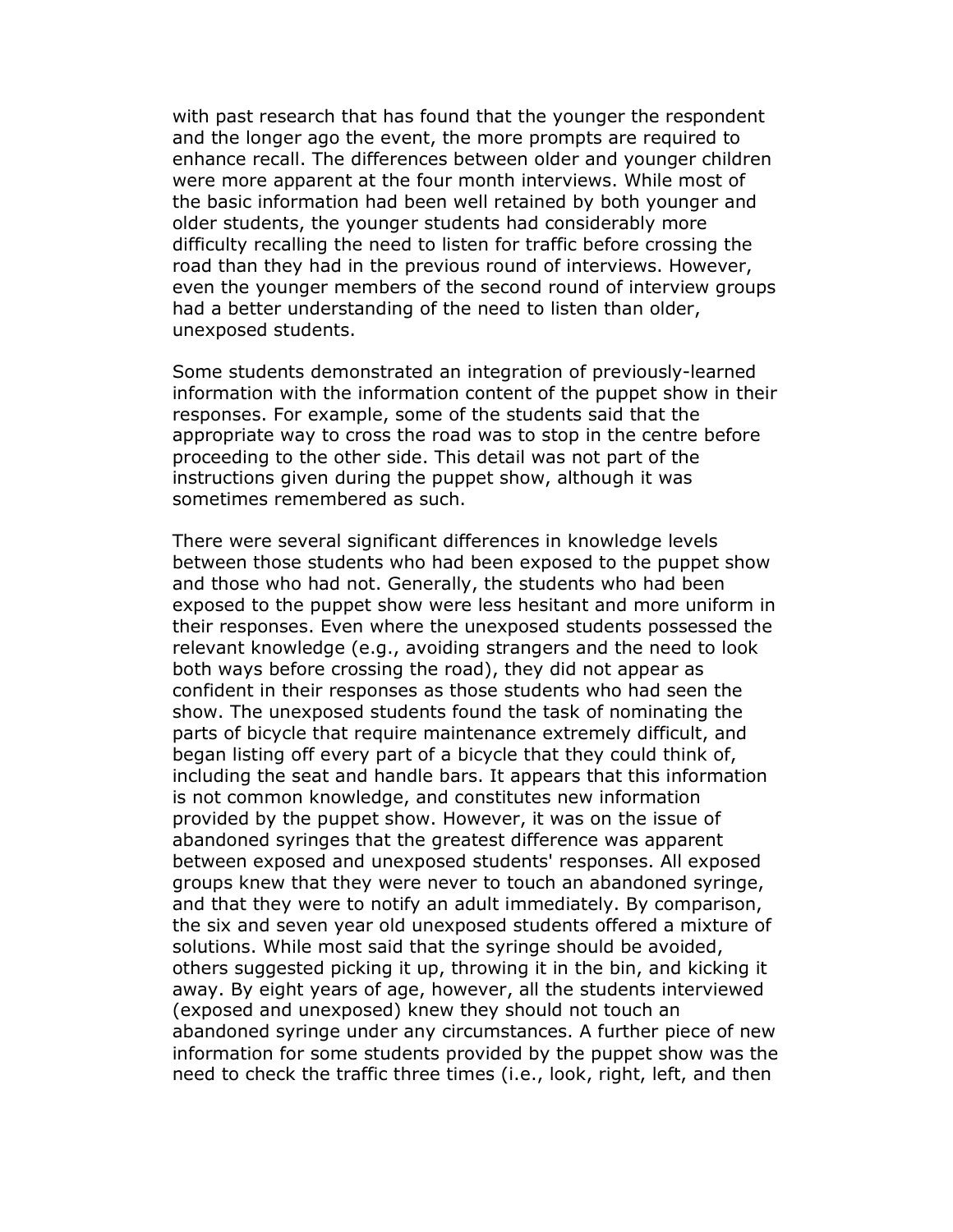right again). Unexposed students were more likely to state the procedure as being to look just left then right.

## Creating involvement

To explore children's feelings about the puppet show, exposed students were asked to describe their favourite aspects of the show. Even after four months they became excited when discussing the issue of stranger danger as it was portrayed in the puppet show. They recalled very specific details concerning the physical characteristics of the "stranger" depicted in the show, such as the his car, his name, the colour of his hair and the colour of his clothing. Some of the male children were quite creative in their descriptions of the appropriate behaviour around a stranger, stating that they would like to punch, hit, or kick the stranger. Despite this stated desire to physically hurt the stranger, they also acknowledged that they knew not to speak with or interact with the stranger, and that they should seek help immediately.

The children interviewed particularly delighted in recalling the humorous aspects and re-living them throughout the group interviews. The comic-relief grandmother figure was a special favourite. They also recalled the fearful situations depicted, and were animated in describing how they would deal with the same problems. Younger children were particularly creative and enthusiastic in their descriptions of the show. When talking about the lollies that the stranger in the show was offering, some made the assumption that there were drugs inside the lollies. They also suggested that there may be a dog hiding in the car who would bite them if they got into the stranger's car. These additions to the story may represent efforts by the children to add concrete reasons for avoiding the behaviour that is being prohibited.

# CONCLUSIONS

The ways in which the sampled children responded to this study are consistent with the findings of previous studies. Younger children had good recall levels, although were able to provide less detail than older children. Their attention levels waned significantly after about 20 minutes of interviewing, and they tended to provide their responses in the form of stories or scripts.

In general, the use of a puppet show to convey the safety information to primary school children appeared to increase the children's involvement with the subject matter. It did this by inviting them to become engrossed in the story and to experience emotions in response to the scenarios depicted. The results of this study are encouraging for those organising the Constable Care